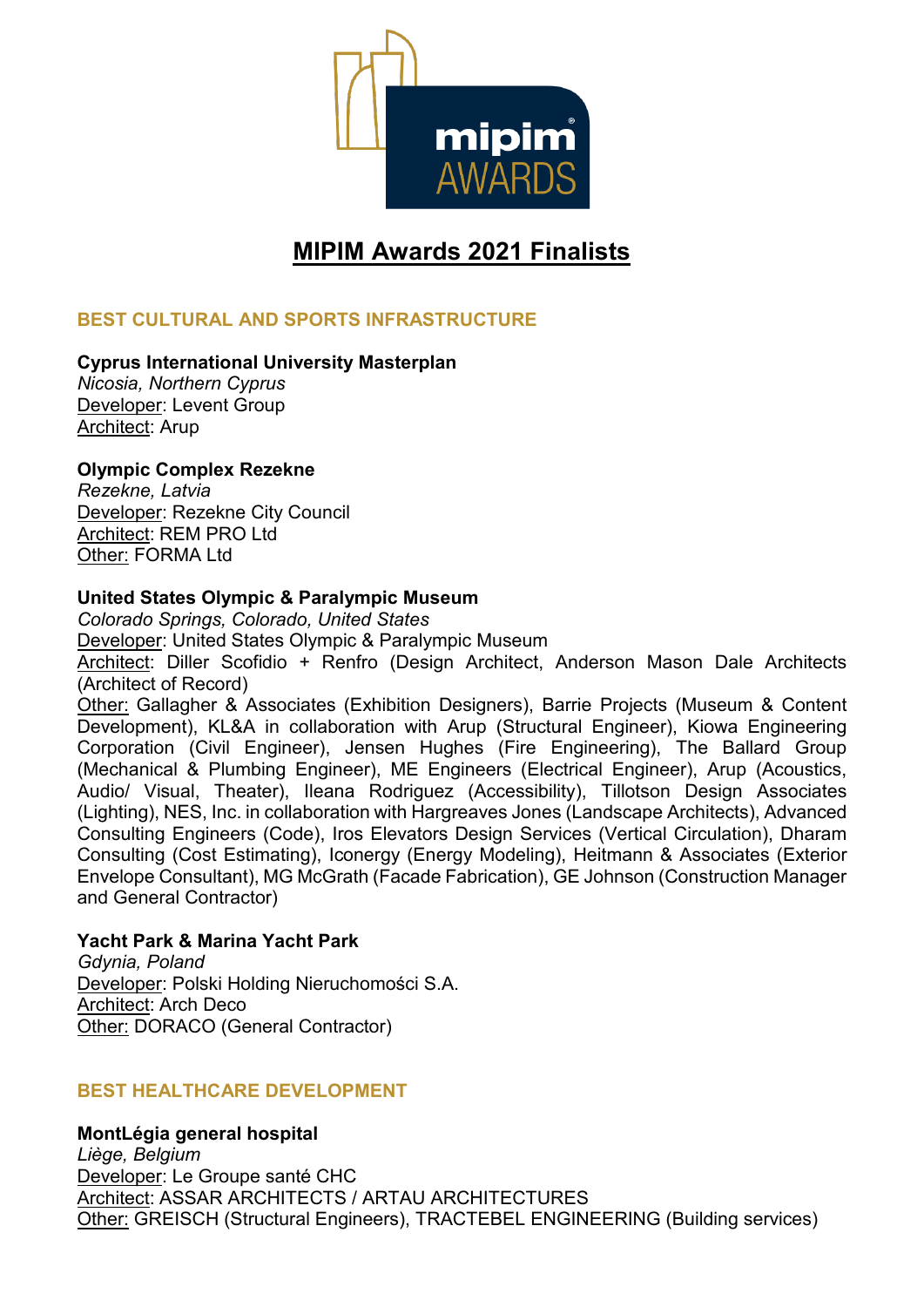## **Tallmon**

*Stockholm, Sweden* Developer: Älvkarleby Municipality Architect: Sweco Other: WSP

## **The North Wing, Rigshospitalet**

*Copenhagen, Denmark* Developer: Rigshospitalet, Region Hovedstaden Architect: Link Arkitektur and 3XN Other: Sweco, Kristine Jensen Tegnestue, Nickl & Partner

## **Voronovskoe Infectious Diseases Hospital**

*Moscow, Russia* Developer: Moscow Department of Construction, Development of Social Infrastructure (Independent non-commercial organization), Mosinzhproekt JSC Architect: Mosinzhproekt JSC Other: DSK No. 1 JSC, Merkuriy LLC, PSF STALKON LLC, GK PIK PJSC, KhK GVSU Tsentr JSC, Mospromstroy PJSC, MSU-1 JSC, IBT LLC, DoorKhan LLC, MISK JSC, Gera LLC, PSF KROST LLC, Mosgaz JSC, Mosvodokanal JSC, OEK PJSC, MOESK, Rostelecom PJSC, Mostotrest PJSC and others

# **BEST HOTEL & TOURISM RESORT**

#### **Club Med La Rosière**

*La Rosière, France* Developer: Club Med Architect: Plexus Other: JMV Jean-Marc Villot (Interior Designer)

#### **Hoshino KASUKE Tiantai**

*Taizhou, Zhejiang Province, China* Developer: Greentown Group Architect: GOA (Group of Architects)

#### **InterContinental Lyon - Hotel Dieu - by IHG Hotels & Resorts**

*Lyon, France* Developer: IHG Hotels & Resorts, Generim/Eiffage Architect: Jean-Philippe Nuel & RLA, Didier Repellin Architecte du Patrimoine Other: Crédit Agricole – Predica (Owner)

#### **Kyoto Higashiyama project (Sanso Kyoyamato -Park Hyatt Kyoto)**

*Kyoto, Japan* Developer: TAKENAKA CORPORATION Architect: TAKENAKA CORPORATION Other: Tony Chi (Interior Designer), Yasuo Kitayama (Landscape Architect)

#### **Villa Copenhagen**

*Copenhagen, Denmark* Developer: Strawberry A/S Architect: Arkitekterna Krook och Tjäder AB Other: Kullegaard A/S (Local Architect), Goddaard Littlefair (UK, Interior Architect), Universal Design Studio (UK, Interior Architect), Shamballa jewels (DK+RU, Interior Architect), Earth Studio (DK, Interior Architect), HENT A/S (Construction)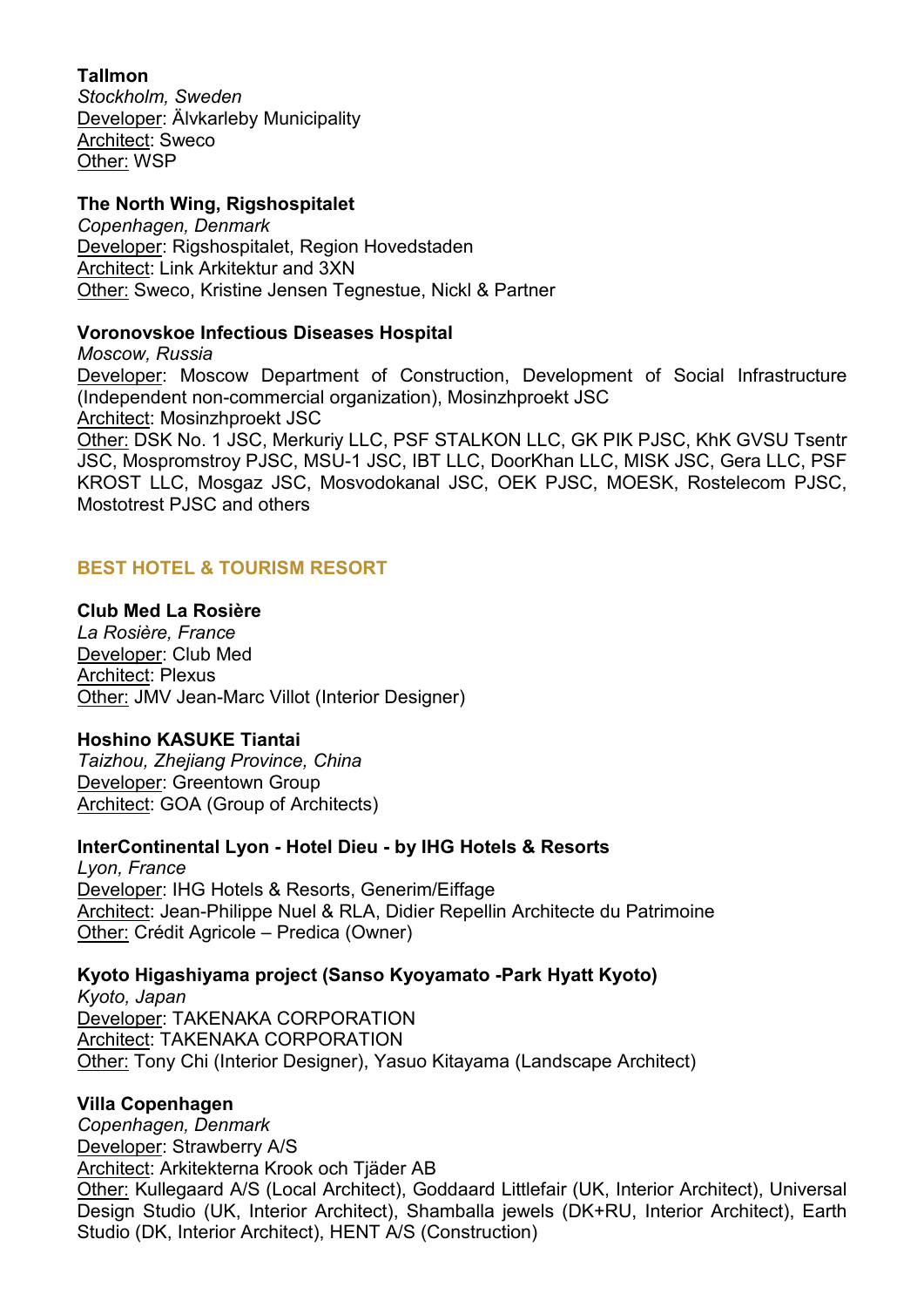# **BEST INDUSTRIAL & LOGISTICS DEVELOPMENT**

#### **Integral**

*Guilin, China* Developer: Esquel Group Architect: Ronald Lu & Partners

Other: Ray Chen + Partners Architects (Design Architect for Office Clusters), P Landscape Co., Ltd. (Landscape Architect), Tianjin Zhongtian Architecture Design Institute (Structural & Mechanical, Electrical and Plumbing Engineer (Factory), Guilin Institute of Architectural Design and Research (Structural & MEP Engineer for Dining and Office Clusters)

#### **P4 - Pole Paris Pantin Pré-Saint-Gervais**

*Paris, France* Developer: Sogaris Architect: Syvil

#### **Prologis Waalwijk DC3**

*Waalwijk, The Netherlands* Developer: Prologis BV Architect: Johan de Vries

#### **The Dutch Vault**

*Houten, The Netherlands* Developer: Heylen Warehouses Architect: wilma wastiau

#### **BEST MIXED-USE DEVELOPMENT**

#### **Elektrownia Powiśle**

*Warsaw, Poland* Developer: White Star Real Estate Investor: Tristan Capital Partners and White Star Real Estate Architect: APA Wojciechowski, Belotto Design and VSF-Creative

#### **KII**

*Düsseldorf, Germany* Developer: CENTRUM Gruppe / B&L Gruppe in cooperation with ingenhoven architects Architect: ingenhoven architects, Christoph Ingenhoven Other: Beuth University of Applied Sciences, Berlin (scientific support)

#### **Lahofer Winery**

*Dobšice, Czech Republic* Developer: Lahofer Architect: Chybik + Kristof

## **WITH HARAJUKU**

*Tokyo, Japan* Developer: NTT Urban Development Architect: TAKENAKA CORPORATION, Toyo Ito & Associates, Architects Other: Xavier Veilhan (Artist, Art Work), SIRIUS LIGHTING OFFICE (Lighting Design), HIROMURA DESIGN OFFICE (Graphic Design)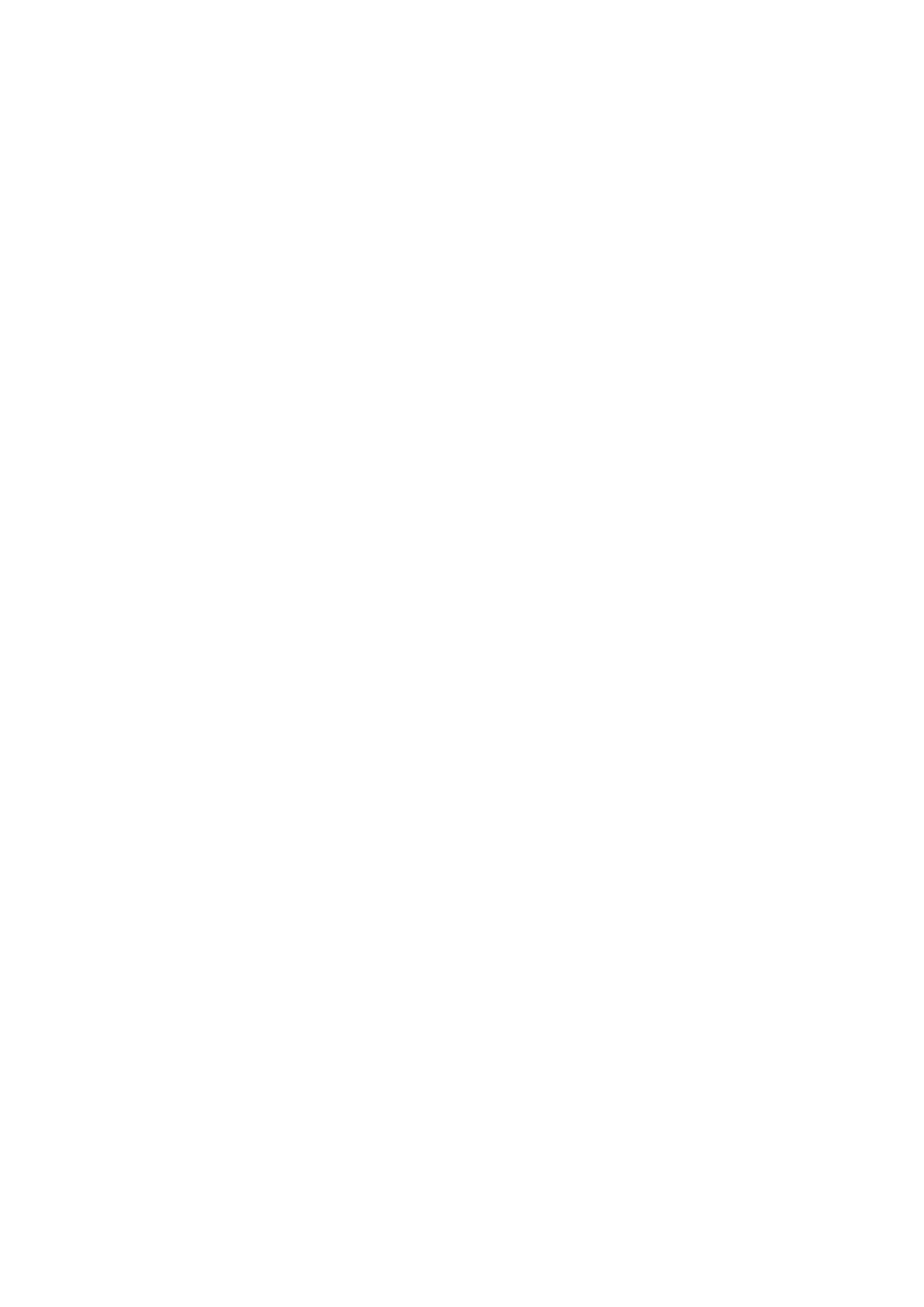## **BEST OFFICE & BUSINESS DEVELOPMENT**

#### **22 Bishopsgate**

*London, United Kingdom* Developer: AXA IM Alts & Lipton Rogers Developments Architect: PLP Architecture Other: Multiplex (Main Contractor)

#### **CAMPUS ORANGE LYON**

*Lyon, France*

Developer: PITCH PROMOTION

Architect: HUBERT GODET ARCHITECTES + HARDEL LE BIHAN ARCHITECTES Other: Builders & Partners (Construction Manager & Coordinator), R.B.S (structure), Arcora (facades), Tem Partners (MEP), Iliade (Construction Economist, sustainability), Bassinet Turquin (Landscaper), Apave (building inspection office) / Vicarini (Lighting Designer) / Eiffage Construction (construction company for the structural and envelop works), Vinci Energie (company for the electrical works), Spie Patricola (company for the ventilation, heating and plumbing works)

#### **Le Monde Group headquarters**

*Paris, France* Developer: REDMAN, Le Monde Group (Owner) Architect: Snøhetta (Norway) / SRA Architectes (France) Constructors: EIFFAGE METAL / GOYER / EIFFAGE GENIE CIVIL / GLAUSER / ETANDEX /MULTISPE / VALLEE /MONTICO / JCMRS / ETMB / DECOR ISOLATION / GAMMA / LEFORT FRANCHETEAU / SANTERNE SNEF / APILOG / AXIMA / SOLSTYCE / SCHINDLER / INEO / EJL / FRACIM / MARCEL VILETTE / PATRICK JEAN PEINTURE / PREVOTAT / FIGUERAS Other: Cicad, Archimage, Sahuc & Katchoura, BOA, Khephren, Arcora, Barbanel, P2i, LASA, Bureau Veritas

#### **The Biotope**

*Lille, France* Developer: Bouygues Bâtiment Nord-Est/ Linkcity Architect: Henning Larsen, KeurK Architecture

#### **BEST REFURBISHED BUILDING**

#### **7 Madrid**

*Paris, France* Developer: Gecina Architect: Dubuisson Architecture Other: Oasiis

**87 Richelieu** *Paris, France* Developer: Altarea Entreprise Architect: Wilmotte et Associés Architectes

**Beloit Powerhouse** *Beloit, Wisconsin, United States* Developer: Beloit College **Architect: Studio Gang**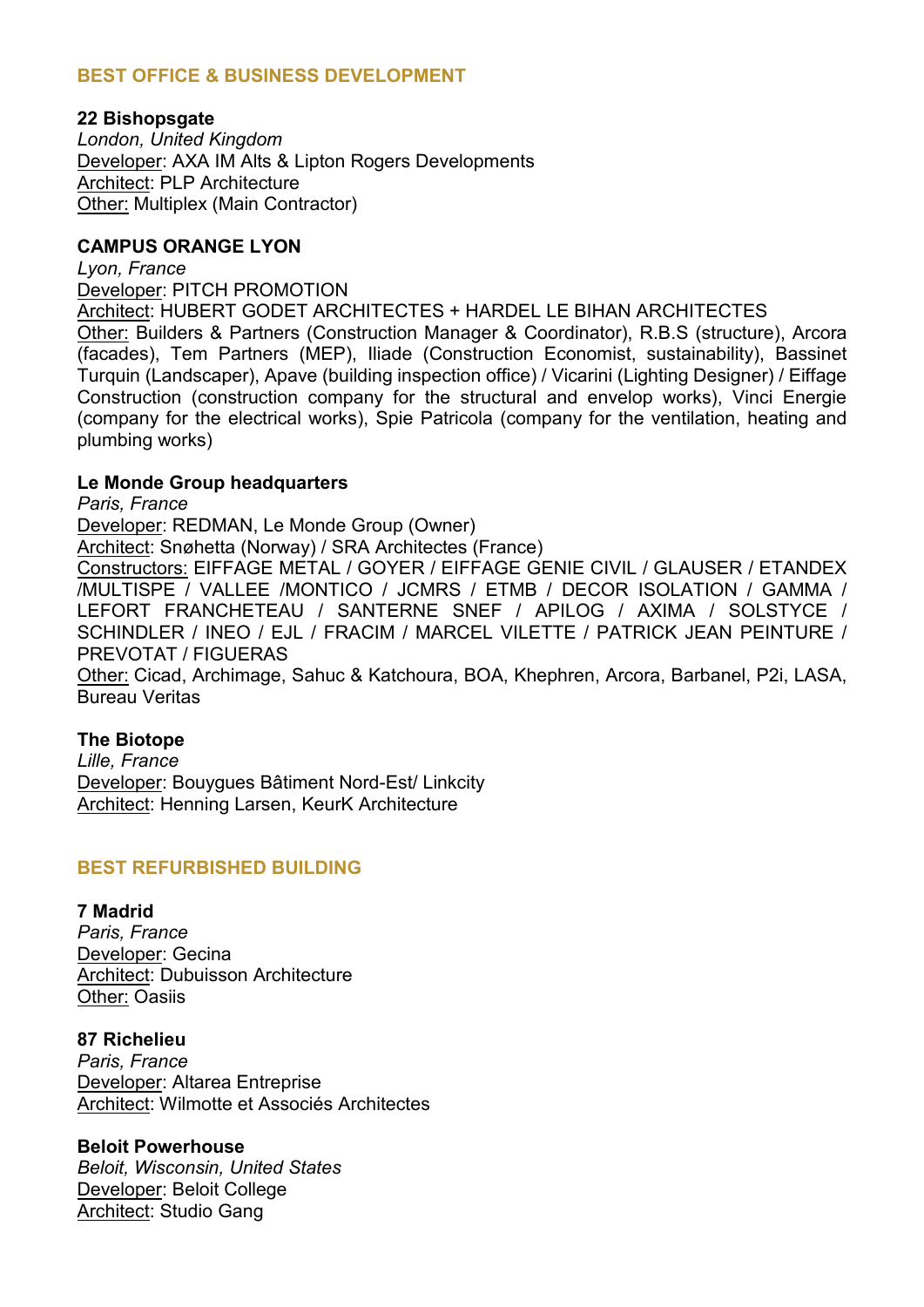#### **Gare Maritime**

*Brussels, Belgium* Developer: Extensa Group NV Architect: Neutelings Riedijk Architecten (Rotterdam, NL), Bureau Bouwtechniek (Brussels, BE) Other: Engineering offices Ney & Partners (Brussels, BE), Boydens engineering (Brussels, BE), Vibrations Engineering & Acoustics Consulting – Venac (Brussels, BE), Fire Protection Consultants – FPC (Antwerp, BE) I General contractor MBG (Antwerp, BE)

# **The Northern River Terminal of Moscow**

*Moscow, Russia* Developer: The Department of Transport and Road Infrastructure Development of Moscow, LLC Engineering Geology of Historical Territories (General Design Contractor), LLC GeoSphere (General Contractor for emergency works), LLC Artstroitechnology (General Contractor for restoration works) Architect: Belyaev Konstantin

## **BEST RESIDENTIAL DEVELOPMENT**

#### **BaseCamp Lyngby**

*Kogens Lyngby, Denmark* Developer: BaseCamp Student Architect: Lars Gitz Architects, Kragh & Berglund (Landscape Designer) Other: Studio Aisslinger (Interior Designer)

#### **Charlie Living**

*Berlin, Germany* Developer: Trockland Management GmbH Architect: GRAFT GmbH Other: MAN MADE LAND Berlin Germany (Landscape Architect), RUST Architects Tel Aviv Israel (Interior Designer of community spaces)

#### **HOFT - House of the Flying Trees**

*Riga, Latvia* Developer: R.Evolution 21 Architect: Design office "Kroks" Other: Design office "OpenAD"

#### **Jackson Apartments**

*Seattle, United States* Developer: Vulcan Inc. Architect: Runberg Architecture Group Other: Exxel Pacific (General Contractor)

#### **BEST SHOPPING CENTRE**

**Adana Town Center** *Adana, Turkey* Developer: Esas Gayrimenkel Architect: JERDE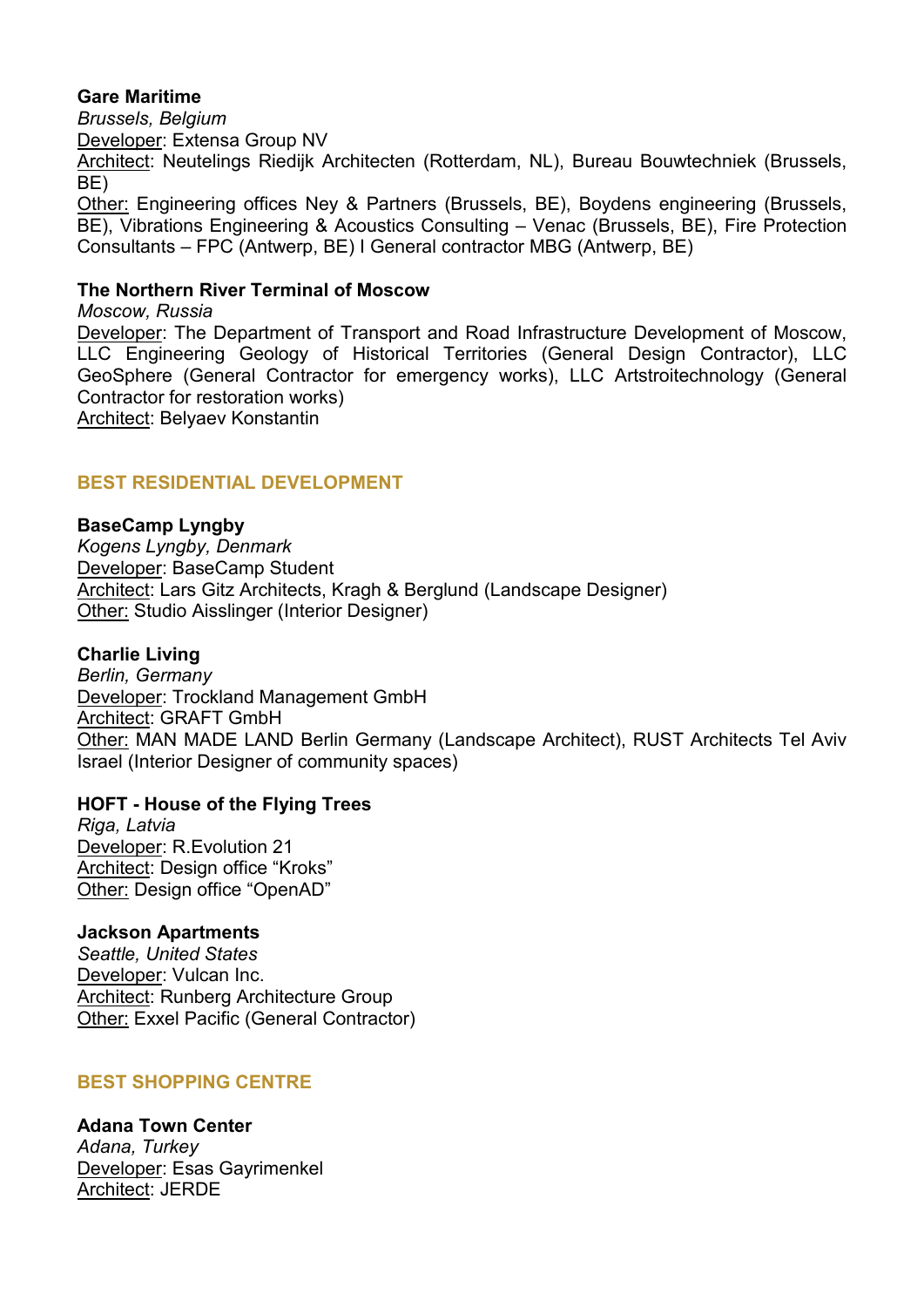## **BEO Shopping Center**

*Belgrade, Serbia* Developer: MPC Properties, Atterbury Group Architect: Chapman Taylor (Architect) and TT Design (Interior Design Architect)

## **ICONSIAM**

*Bangkok, Thailand* Developer: ICONSIAM Company Limited Architect: Urban Architect

# **Zijing Paradise Walk**

*Hangzhou, China* Developer: Longfor Properties Co. Ltd Architect: LWK + PARTNERS (Ferdinand Cheung)

# **BEST URBAN PROJECT**

## **Changi Airport Connector**

*Singapore, Singapore* Developer: Changi Airport Group (Singapore) Pte Ltd Architect: Changi Airport Group (Singapore) Pte Ltd

## **MIYASHITA PARK**

*Shibuya, Tokyo, Japan* Developer: Mitsui Fudosan Co., Ltd. Architect: TAKENAKA CORPORATION & NIKKEN SEKKEI LTD

# **Newcastle Intelligent City of Longevity: Home to The Catalyst**

*Newcastle upon Tyne, United Kingdom* Owner: UK National Innovation Centre for Ageing (NICA) Developer: Turner and Townsend (Project Manager), Bowmer and Kirkland (Constructers) Architect: GSS Architecture

## **TRINITY**

*Paris La Défense, France* Developer: Unibail-Rodamco-Westfield Architect: Cro&Co Architecture

# **BEST FUTURA PROJECT**

# **Badaevsky**

*Moscow, Russia* Developer: Capital Group Architect: Herzog & de Meuron Other: APEX project bureau

# **International Sports and Culture Exchange Center**

*Shenzhen, China* Developer: Shenzhen Bureau of Culture Architect: Aedas